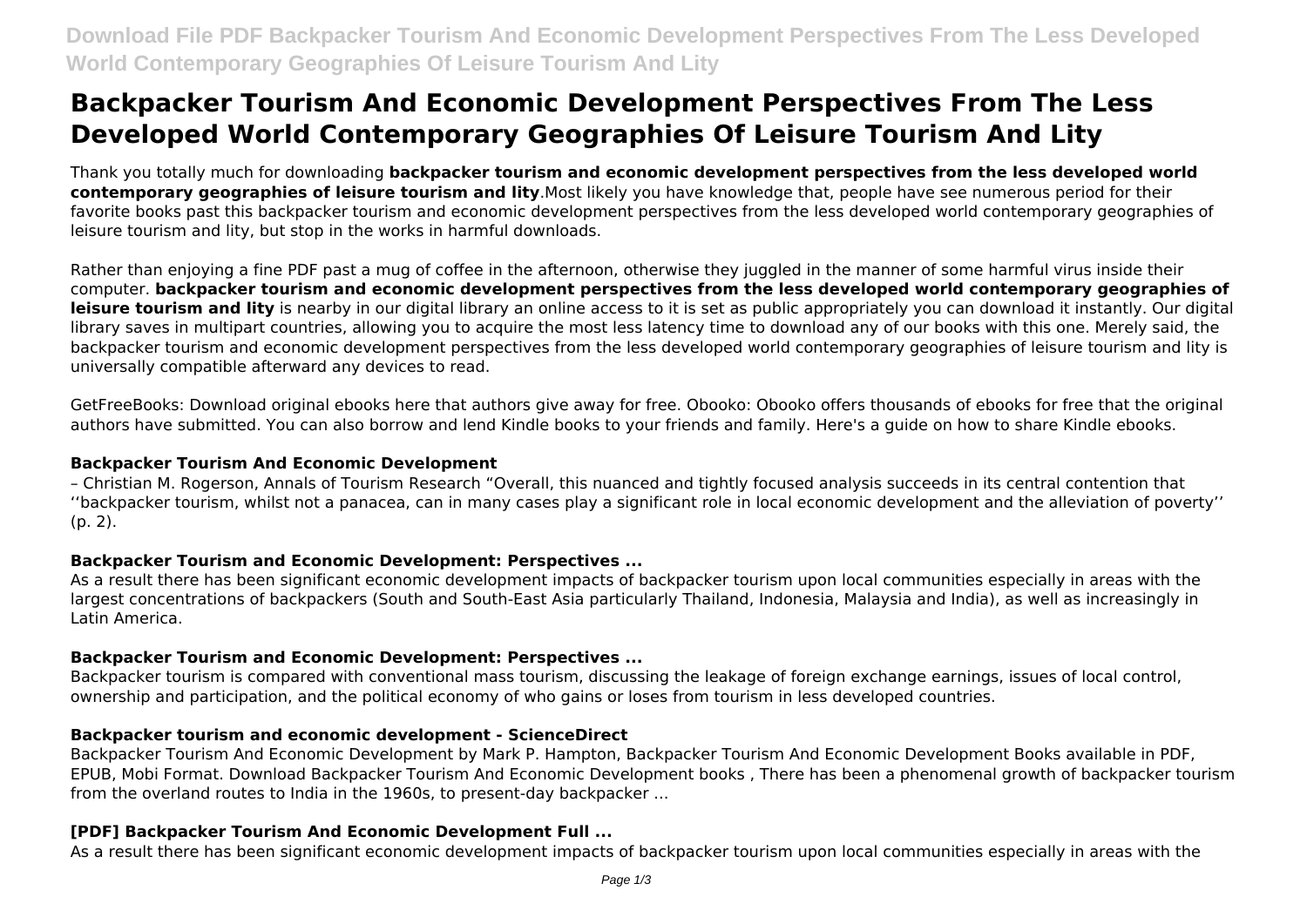# **Download File PDF Backpacker Tourism And Economic Development Perspectives From The Less Developed World Contemporary Geographies Of Leisure Tourism And Lity**

largest concentrations of backpackers (South and South-East Asia particularly Thailand, Indonesia, Malaysia and India), as well as increasingly in Latin America.

#### **Backpacker Tourism and Economic Development | Taylor ...**

As a result there has been significant economic development impacts of backpacker tourism upon local communities especially in areas with the largest concentrations of backpackers south and south. The potential of backpacker as a tool for real economic development and poverty alleviation. As a result there has been.

#### **Backpacker Tourism And Economic Development - Tourism ...**

Backpacker tourism and economic development. ... Probably the greatest single deterrent to tourism development is the lack of appreciation and enthusiasm for tourism by civic and business leaders ...

#### **Backpacker tourism and economic development | Request PDF**

Backpacking is a form of low-cost, independent travel, often staying in inexpensive lodgings and carrying all necessary possessions in a backpack.Once seen as a marginal form of travel undertaken only through necessity, it has since become a mainstream form of tourism. While backpacker tourism is generally a form of youth travel, primarily undertaken by young people during gap years, it is ...

### **Backpacking (travel) - Wikipedia**

The Economic Development Office's responsibilities include developing policies, procedures and programs which enhance economic growth and activities in Orange County. Director Bill Fioravanti was hired in June of 2018 to lead the Office.

#### **Economic Development | Orange County, NY**

For us, economic development is about more than just the bottom line—it's about human impact. That's why we are investing in the jobs, industries, and communities that will drive New York's economic future and make our city stronger, safer, and more equitable.

#### **New York City Economic Development Corporation**

As a result there has been significant economic development impacts of backpacker tourism upon local communities especially in areas with the largest concentrations of backpackers (South and South-East Asia particularly Thailand, Indonesia, Malaysia and India), as well as increasingly in Latin America.

#### **Backpacker Tourism and Economic Development eBook by Mark ...**

As a result there has been significant economic development impacts of backpacker tourism upon local communities especially in areas with the largest concentrations of backpackers (South and...

#### **Backpacker tourism and economic development: Perspectives ...**

Backpacker tourism could increase the local participation in real development, part of a more sustainable long term strategy which attempts to balance local economic development needs against powerful wishing to build large international tourism resorts.

# **The Economic Significance of Backpacker Tourism | baliedu ...**

"Backpacker tourism is now common across much of South-East Asia with key destinations such Bangkok's Khao San Road or the Perhentian islands